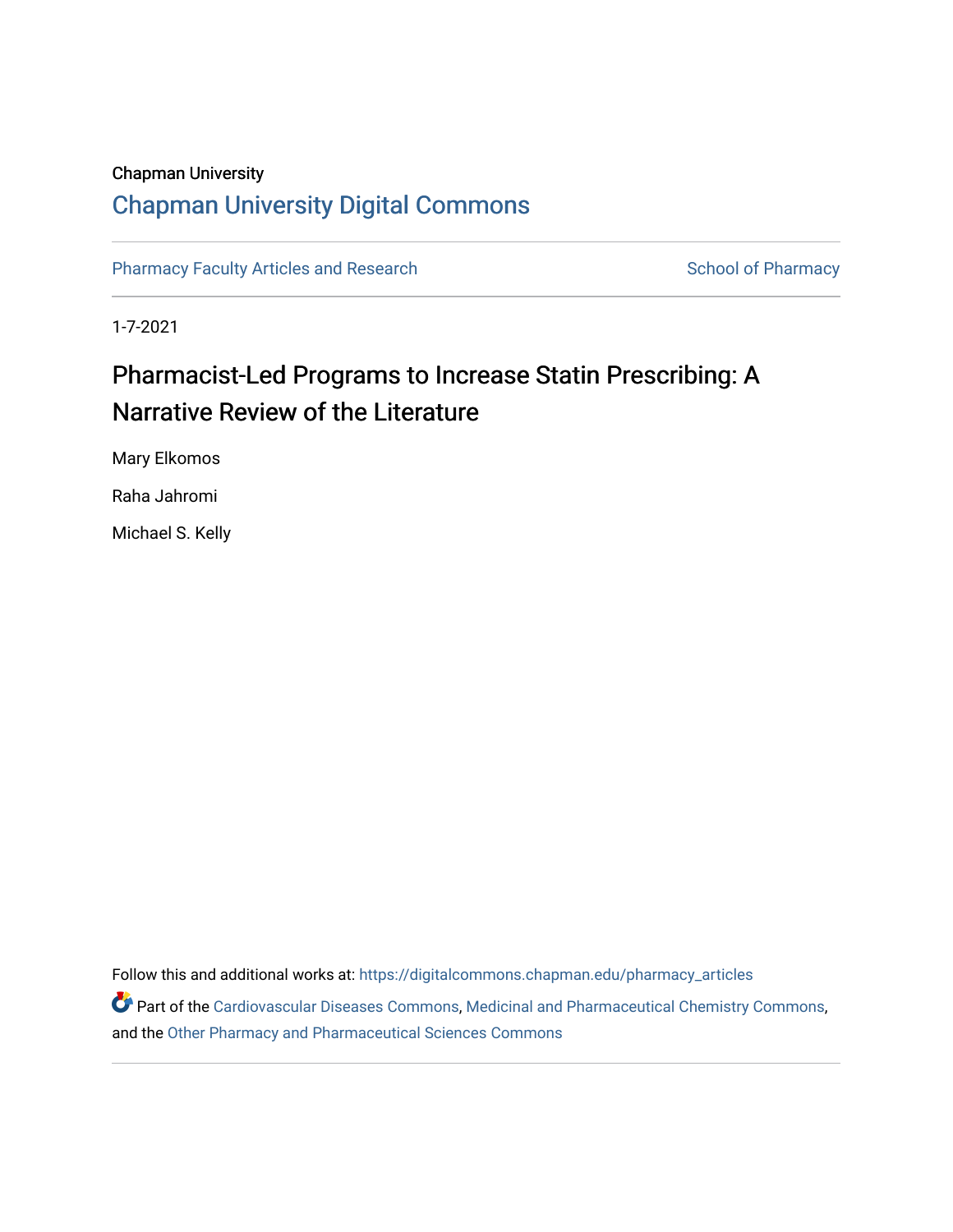### Pharmacist-Led Programs to Increase Statin Prescribing: A Narrative Review of the Literature

### **Comments**

This article was originally published in Pharmacy, volume 10, issue 1, in 2022. [https://doi.org/10.3390/](https://doi.org/10.3390/pharmacy10010013) [pharmacy10010013](https://doi.org/10.3390/pharmacy10010013) 

### Creative Commons License



This work is licensed under a [Creative Commons Attribution 4.0 License](https://creativecommons.org/licenses/by/4.0/).

Copyright The authors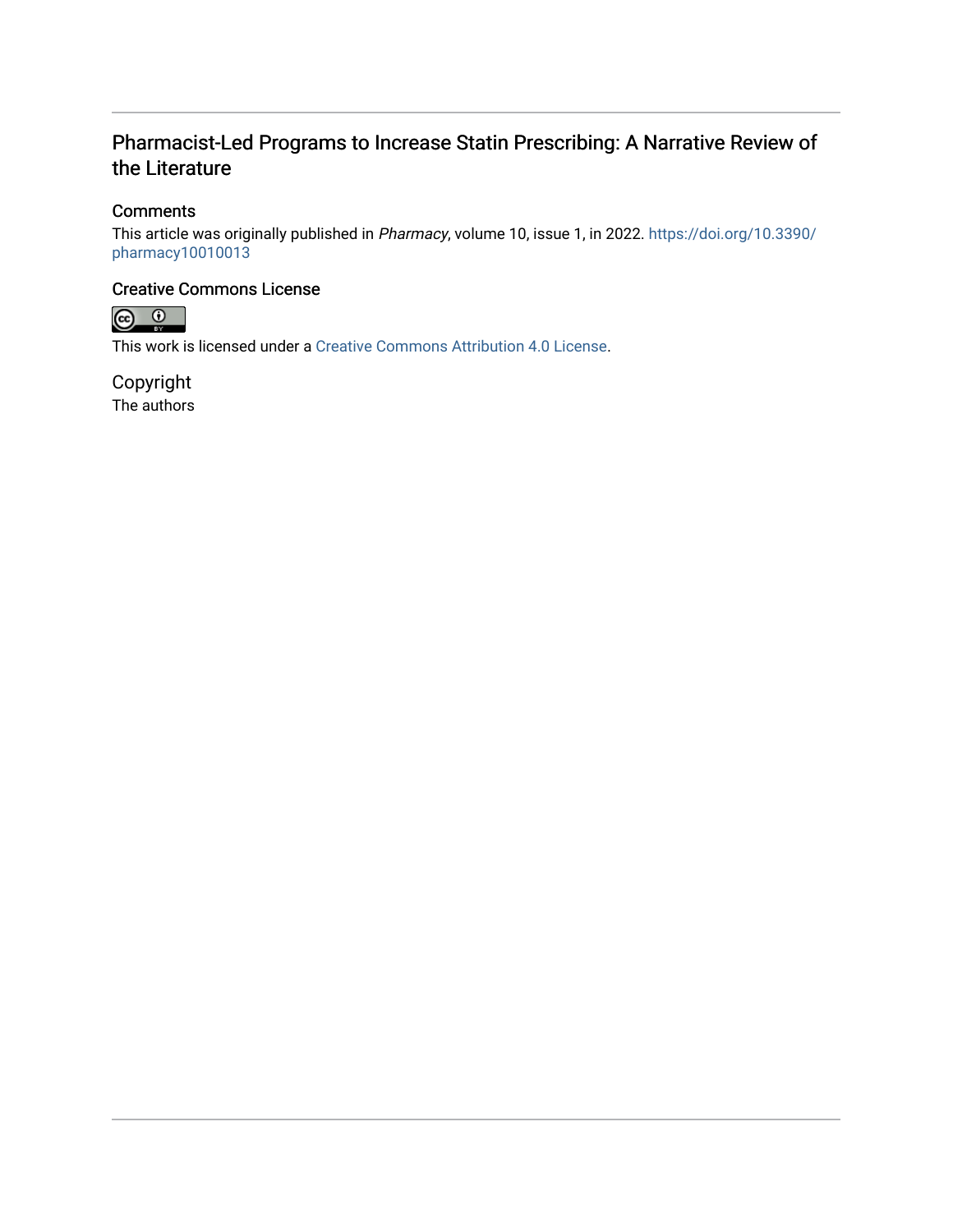

## *Review* **Pharmacist-Led Programs to Increase Statin Prescribing: A Narrative Review of the Literature**

**Mary Elkomos <sup>1</sup> , Raha Jahromi <sup>1</sup> and Michael S. Kelly 2,[\\*](https://orcid.org/0000-0003-4272-8721)**

- <sup>1</sup> Chapman University School of Pharmacy, Irvine, CA 92618, USA; elkomos@chapman.edu (M.E.); jahromi@chapman.edu (R.J.)
- <sup>2</sup> Department of Pharmacy Practice, Chapman University School of Pharmacy, Irvine, CA 92618, USA
- **\*** Correspondence: mkelly@chapman.edu

**Abstract:** Statins are lipid-lowing medications shown to reduce cardiovascular events and are recommended for specific patient populations at elevated risk of atherosclerotic cardiovascular disease (ASCVD). Despite the demonstrated efficacy of statins for reducing ASCVD risk, and guidance on which populations should receive statin therapy, a substantial portion of eligible patients are not prescribed statin therapy. Pharmacists have attempted to increase the number of eligible patients receiving appropriate statin therapy through a variety of interventions and across several clinical settings. In this article, we highlight multiple studies evaluating the effectiveness of pharmacist-led interventions to improve statin use. A total of seven studies were selected for this narrative review, demonstrating the effectiveness and barriers of different statin-initiation programs delivered by pharmacists to increase statin use in eligible patients. Among the interventions assessed, a combination of provider communicating and statin prescribing through collaborative drug therapy management (CDTM) appear to the be the most useful at increasing statin use. Pharmacists can significantly improve statin use rates among eligible patients through multiple intervention types and across different clinical settings. Further studies should evaluate continued statin adherence and clinical outcomes among patients served by pharmacists.



#### **1. Introduction**

Cardiovascular disease (CVD) remains the leading cause of death in the world [\[1\]](#page-11-0). In the United States, deaths due to CVD increased by nearly 5% from 2019 to 2020 [\[2\]](#page-11-1). The top two contributors to CVD mortality are coronary heart disease and stroke [\[1\]](#page-11-0). Prevalence of CVD increases with age, affects a greater proportion of men than women, and is more common in certain race/ethnicity groups such as non-Hispanic black patients [\[1\]](#page-11-0). Interventions to reduce the risk of CVD are multifactorial and include non-pharmacologic lifestyle changes and medications to treat modifiable major cardiovascular risk factors such as tobacco use, hypertension, diabetes mellitus (DM), and dyslipidemia [\[3](#page-11-2)[,4\]](#page-11-3).

Among the medications used to treat dyslipidemia, the HMG-CoA reductase inhibitor class of medications (or statins), are recommended as first-line agents in patients with an elevated risk of atherosclerotic cardiovascular disease (ASCVD) [\[3\]](#page-11-2). In 2013, updated United States guidelines for reducing cholesterol and ASCVD risk identified four statin benefit groups in which treatment with a statin medication is recommended to reduce primary or secondary ASCVD events [\[3\]](#page-11-2). These four statin benefit groups include: (1) patients with clinical ASCVD; (2) severe hypercholesterolemia; (3) patients with DM age 40–75 years; (4) patients without DM age 40–75 years, but with an elevated 10-year ASCVD risk. Despite clearly defined populations likely to benefit from statin therapy, the proportion of eligible patients receiving guideline recommended statin therapy is sub-optimal. In a study by Tong et al., statin use patterns were assessed among 223,289 patients from 45 clinical sites within 8 U.S. states following the publication of the 2013 ACC/AHA cholesterol



**Citation:** Elkomos, M.; Jahromi, R.; Kelly, M.S. Pharmacist-Led Programs to Increase Statin Prescribing: A Narrative Review of the Literature. *Pharmacy* **2022**, *10*, 13. [https://](https://doi.org/10.3390/pharmacy10010013) [doi.org/10.3390/pharmacy10010013](https://doi.org/10.3390/pharmacy10010013)

Academic Editors: Jennifer L. Rodis and Brianne L. Porter

Received: 14 December 2021 Accepted: 4 January 2022 Published: 7 January 2022

**Publisher's Note:** MDPI stays neutral with regard to jurisdictional claims in published maps and institutional affiliations.



**Copyright:** © 2022 by the authors. Licensee MDPI, Basel, Switzerland. This article is an open access article distributed under the terms and conditions of the Creative Commons Attribution (CC BY) license [\(https://](https://creativecommons.org/licenses/by/4.0/) [creativecommons.org/licenses/by/](https://creativecommons.org/licenses/by/4.0/)  $4.0/$ ).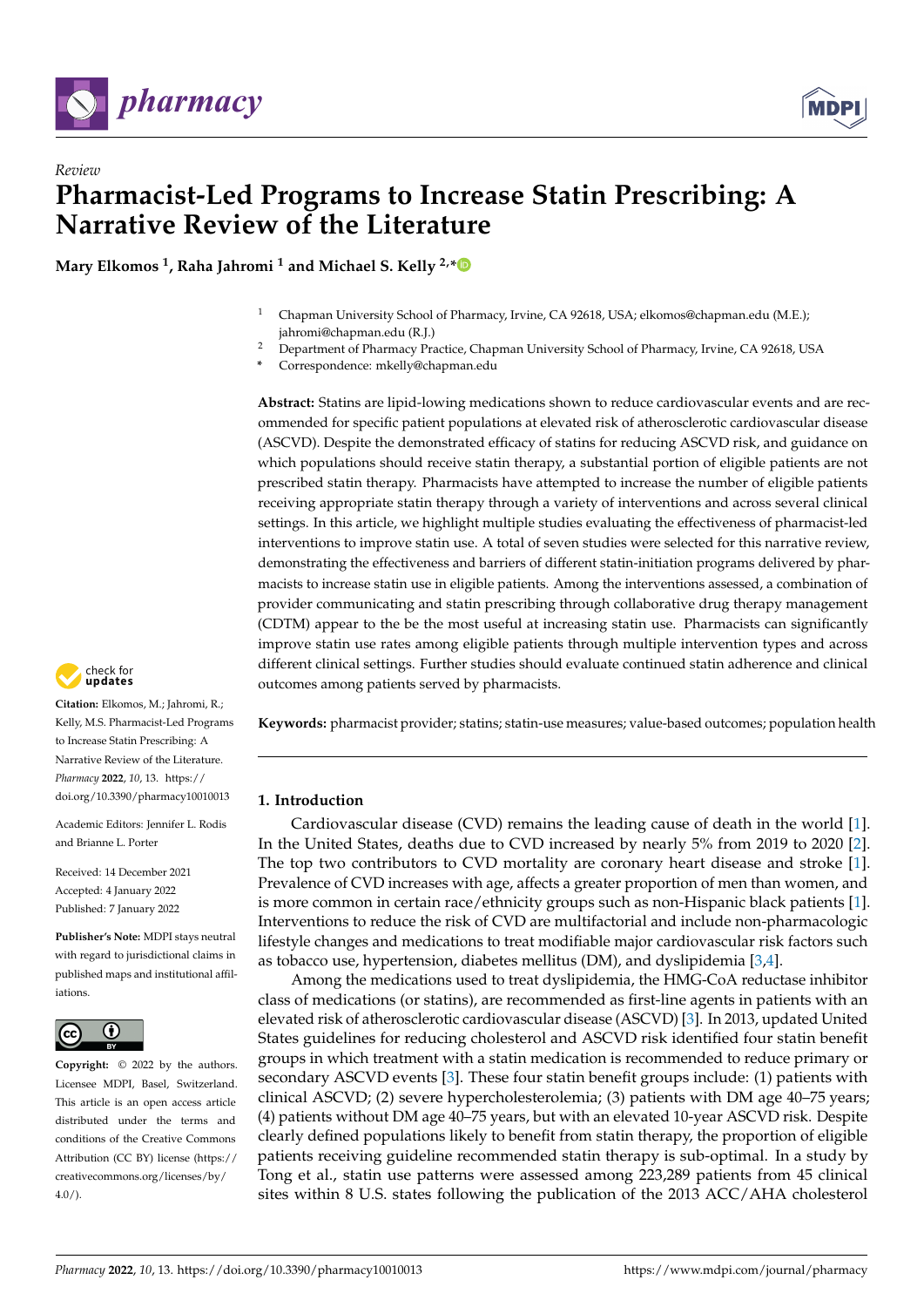guidelines [\[5\]](#page-11-4). While statistically significant improvements in the proportion of ASCVD patients prescribed high-intensity statin in the 2-year period following the 2013 cholesterol guideline were reported, only 20.5% of patients with ASCVD were prescribed a highintensity statin. Similarly, less than half (44.9%) of patients aged 40–75 years with DM were prescribed any intensity of statin 2 years after the 2013 cholesterol guideline publication [\[5\]](#page-11-4).

How best to address this gap of appropriate statin therapy use in the recommended benefit groups remains unclear. Currently, outcome measures related to statin use are used by several healthcare organizations, including the Centers for Medicare and Medicaid Services (CMS), National Committee for Quality Assurance (NCQA), and the Pharmacy Quality Alliance (PQA) to encourage effective treatment with statins in two patient populations: (1) statin use in patients with persons with cardiovascular disease (SPC); (2) statin use in persons with DM (SUPD) [\[6](#page-11-5)[–8\]](#page-11-6). Performance on these and other healthcare measures can be used to evaluate health plans and may be linked with financial incentives [\[9\]](#page-11-7). As more health systems and healthcare payers transition from fee-for-service to a value-based payment model, financial reimbursement will be tied to health systems' success in achieving clinical outcome metrics and best practice utilization [\[9\]](#page-11-7). Clinical pharmacist's interventions have been associated with improved clinical outcomes related to cardiovascular risk factors, adherence to chronic medication therapy, and improved population health metrics [\[10](#page-11-8)[–12\]](#page-11-9). Given their success with improving medication use and disease control, health systems are utilizing clinical pharmacists to improve statin use measures in diverse ways.

In this narrative review, we highlight multiple pharmacist-led interventions aimed at improving statin use among different patient populations and across various clinical settings. The goal of this article is to identify published articles assessing pharmacistled interventions to increase the use of statins and discuss the potential advantages and disadvantages of each intervention.

#### **2. Materials and Methods**

#### *Literature Review*

For this narrative review, our intent was not to conduct a comprehensive literature review of all published data evaluating pharmacist-led initiatives to improve statin use as would be utilized by a systematic review. Instead, we sought to provide an overview of published literature and highlight select studies showcasing various pharmacist-led statin initiation programs and to discuss the strengths and weaknesses of each.

A literature search was conducted in May 2021 across several databases (PubMed, CINAHL Plus, ScienceDirect). Keywords related to, "statin", "statins", "statin-initiation", "pharmacist", or "pharmacists" were used to identify articles which evaluated change in statin use among a population of statin non-users as a result of a pharmacist-led intervention. Since the statin use measures (SUPD, SPC) are most commonly used by healthcare organizations (Table [1\)](#page-4-0), we included studies evaluating outcomes in patients aged 40–75 years with DM, or patients with cardiovascular disease, consistent with guideline recommendations. Articles reporting primary outcomes such as change in lipid parameters or statin adherence were not included. Citations from included articles were also evaluated for inclusion.

Potential articles were independently reviewed by each author for inclusion based on the previously mentioned criteria. A total of 7 articles were selected and agreed upon by all authors after group discussion. These articles were selected based on their pharmacist-led statin initiation interventions across various clinical settings.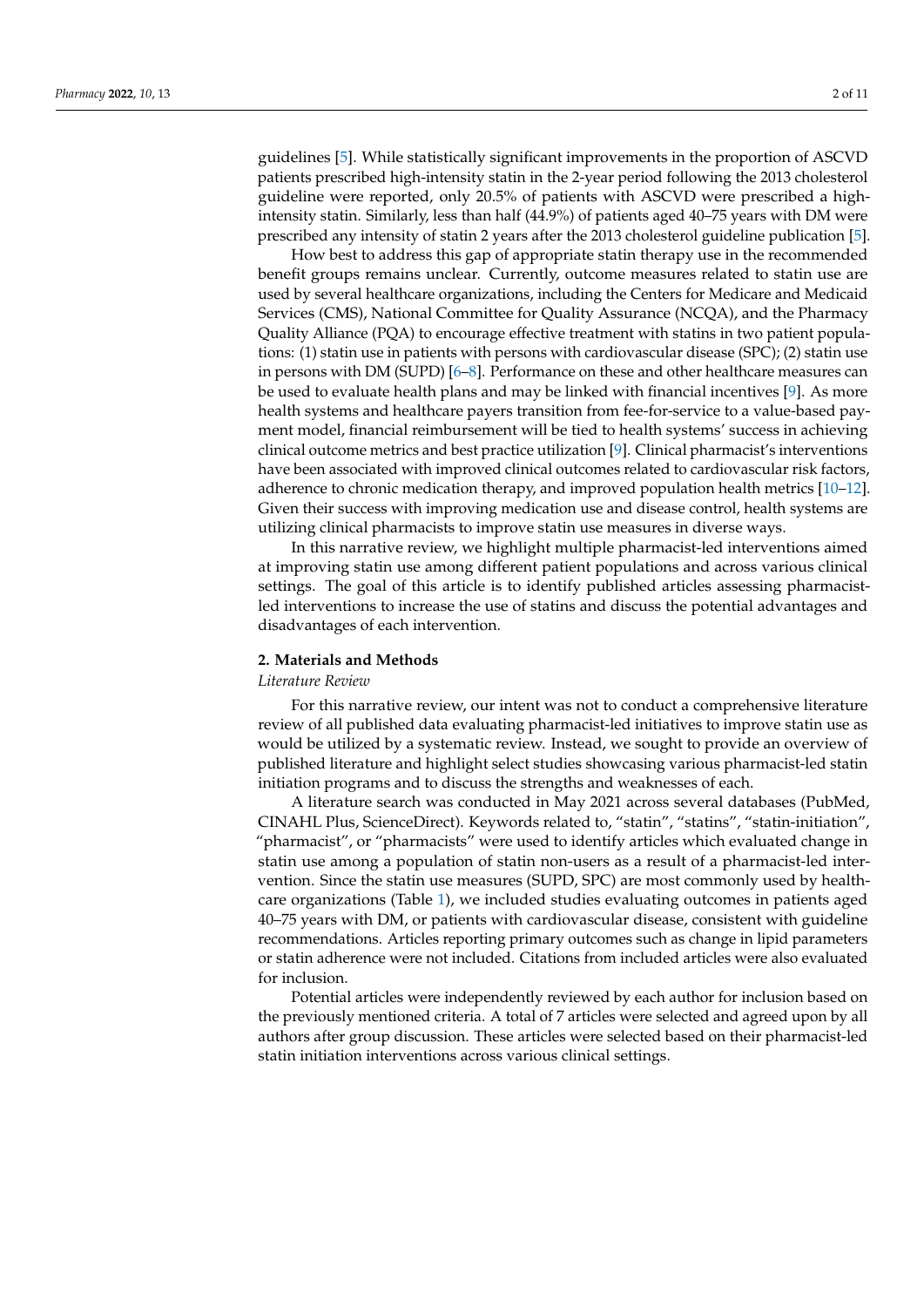| <b>Statin Use in Persons with Diabetes (SUPD)</b> |                                                                                                                                              |                                                                                                               |  |  |  |  |  |
|---------------------------------------------------|----------------------------------------------------------------------------------------------------------------------------------------------|---------------------------------------------------------------------------------------------------------------|--|--|--|--|--|
|                                                   | Inclusion criteria                                                                                                                           | Exclusion criteria <sup>a</sup>                                                                               |  |  |  |  |  |
| CMS [6]                                           | Age 40-75 years old who were dispensed<br>at least two diabetes medication fills                                                             | Hospice enrollment<br><b>ESRD</b>                                                                             |  |  |  |  |  |
| HEDIS $[8]$                                       | Age 40-75 years, diagnosed with diabetes<br>or have at least 2 refills of a<br>diabetes medication                                           | Cardiovascular disease<br><b>ESRD</b><br>Cirrhosis<br><b>SAMS</b><br>Pregnancy<br>Palliative care             |  |  |  |  |  |
| <b>PQA</b> [7]                                    | Age 40 to 75 years who were dispensed a<br>medication for diabetes                                                                           | Hospice enrollment<br><b>ESRD</b><br>Liver disease<br><b>SAMS</b><br>Pregnancy<br>Pre-diabetes<br><b>PCOS</b> |  |  |  |  |  |
|                                                   | Statin Therapy for Patients with Cardiovascular Disease (SPC)                                                                                |                                                                                                               |  |  |  |  |  |
| CMS [6]                                           | Males aged 21-75 years; females<br>40-75 years with ASCVD and were<br>dispensed at least one high or<br>moderate-intensity statin medication | <b>ESRD</b><br>Cirrhosis<br><b>SAMS</b><br>Pregnancy                                                          |  |  |  |  |  |
| HEDIS $[8]$                                       | Males aged 21-75 years; females<br>40-75 years of age who have clinical<br>ASCVD and who received statin therapy                             | Hospice enrollment                                                                                            |  |  |  |  |  |

<span id="page-4-0"></span>**Table 1.** Inclusion and exclusion criteria for statin use measures by organization.

**<sup>a</sup>** Select exclusion criteria listed; ASCVD = Atherosclerotic Cardiovascular Disease; CMS = Centers for Medicare and Medicaid Services; ESRD = End-Stage Renal Disease; HEDIS = Healthcare Effectiveness Data and Information Set; PCOS = Polycystic Ovarian Syndrome; PQA = Pharmacy Quality Alliance; SAMS = Myalgia, myositis, myopathy, or rhabdomyolysis.

#### **3. Results**

Descriptions of the seven trials are presented below and in Table [2.](#page-5-0) Discussion of articles are presented by practice setting: post-hospital discharge; community pharmacy and outpatient primary care settings.

**Table 2.** Selected articles describing pharmacist-led statin initiation outcomes.

| Study                | <b>Clinical Setting</b>    | <b>Study Population</b>                                                                                                                                  | Pharmacist<br>Intervention to<br><b>Improve Statin Use</b>                                                                                                     | Study<br>Duration | <b>Results</b>                                                                                                                                                                                                                                                                                                                                                                                            |
|----------------------|----------------------------|----------------------------------------------------------------------------------------------------------------------------------------------------------|----------------------------------------------------------------------------------------------------------------------------------------------------------------|-------------------|-----------------------------------------------------------------------------------------------------------------------------------------------------------------------------------------------------------------------------------------------------------------------------------------------------------------------------------------------------------------------------------------------------------|
| Hilleman et al. [13] | Post-hospital<br>discharge | Patients<br>discharged from<br>hospital following<br>admission to<br>coronary care unit<br>for CHD<br>Control $(n = 303)$<br>Intervention<br>$(n = 309)$ | Intervention<br>group—Phone or<br>mailed<br>communication to<br>patient's PCP<br>regarding statin<br>therapy<br>Control group-no<br>pharmacist<br>intervention | 104 weeks         | Proportion of patients<br>prescribed statin therapy<br>at week 104<br>(intervention vs.<br>control):<br>72% vs. 43%; $p < 0.05$<br>MACE events at week<br>104 (intervention vs.<br>control):<br>Hospitalization for MI<br>$(15\% \text{ vs. } 23\%)$<br>Coronary<br>revascularization (12%<br>$vs. 21\%)$<br>Cardiovascular<br>mortality $(9\% \text{ vs. } 12\%)$<br>$p < 0.05$ for all MACE<br>outcomes |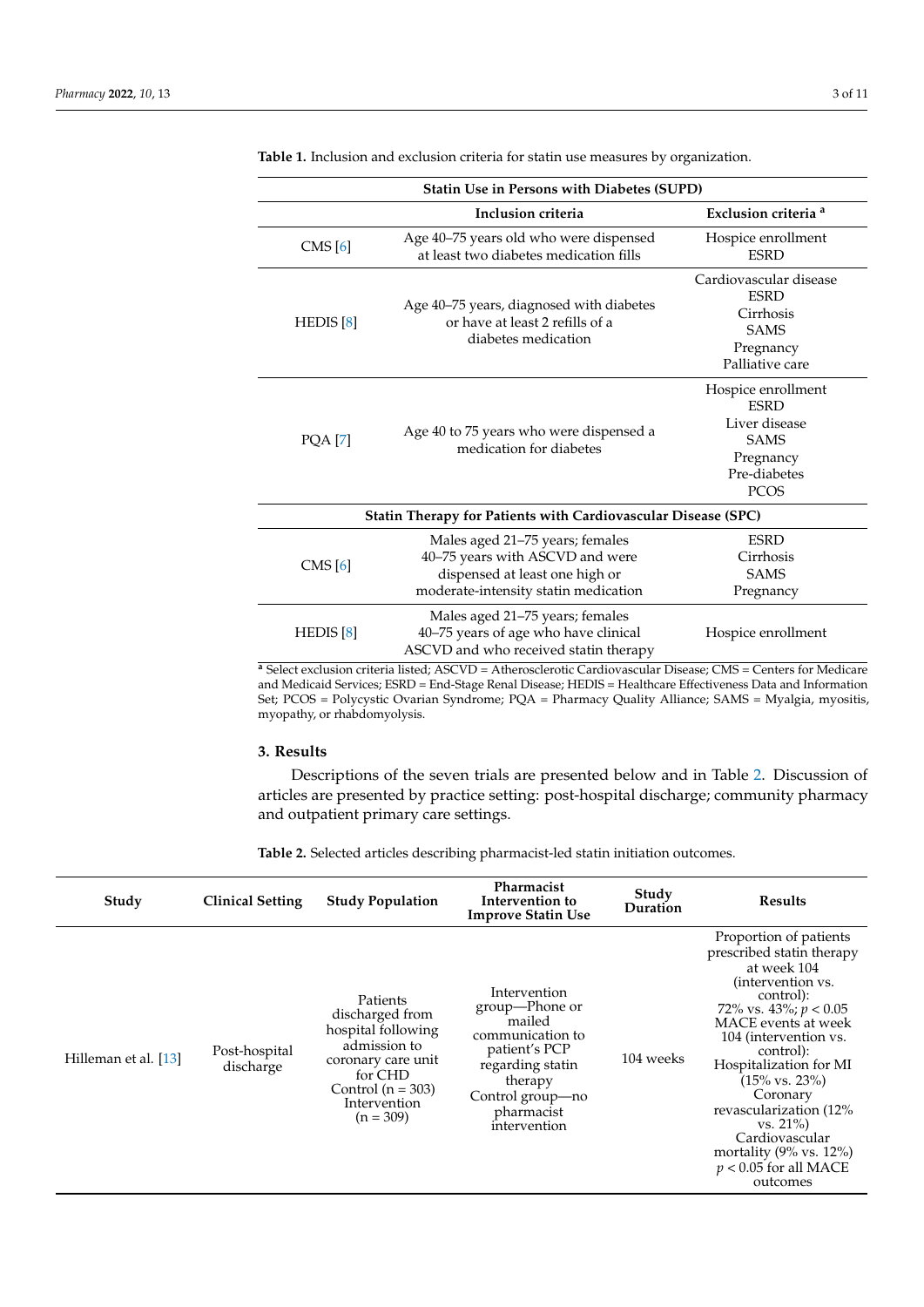| Study                     | <b>Clinical Setting</b>                                                                                               | <b>Study Population</b>                                                                                                                          | Pharmacist<br>Intervention to<br><b>Improve Statin Use</b>                                                                                                                                                                                                                                                                            | Study<br>Duration | <b>Results</b>                                                                                                                                                                                                                                                          |
|---------------------------|-----------------------------------------------------------------------------------------------------------------------|--------------------------------------------------------------------------------------------------------------------------------------------------|---------------------------------------------------------------------------------------------------------------------------------------------------------------------------------------------------------------------------------------------------------------------------------------------------------------------------------------|-------------------|-------------------------------------------------------------------------------------------------------------------------------------------------------------------------------------------------------------------------------------------------------------------------|
| Spann et al. [14]         | 4 community<br>pharmacies<br>in Idaho                                                                                 | Patients aged<br>40-75 years with<br>T2DM, without<br>active statin<br>prescription                                                              | Patient outreach and<br>independent<br>pharmacist statin<br>prescribing                                                                                                                                                                                                                                                               | 3 months          | 64 eligible patients:<br>4 patients $(6.25\%)$<br>initiated statins<br>2 patients (3.12%)<br>prescribed statin from<br>Pharmacists                                                                                                                                      |
| Renner et al. [15]        | Community<br>pharmacy                                                                                                 | Patients aged<br>40-75 years with<br>DM, without active<br>statin prescription<br>Control ( $n = 199$ )<br>Intervention<br>$(n = 221)$           | Intervention<br>group-Phone and fax<br>messages to patient's<br>PCP to initiate statin<br>Control-no<br>pharmacist<br>intervention                                                                                                                                                                                                    | 3 months          | Proportion of patients<br>prescribed statin therapy<br>(Intervention vs.<br>control):<br>20.8% vs. 8.5%; $p < 0.001$<br>Dispensed statin<br>prescriptions<br>(intervention vs. control)<br>15.4% vs. 7.5%; $p = 0.015$                                                  |
| Vincent et al. [16]       | Primary care<br>clinic with<br>embedded<br>clinical<br>pharmacy<br>services                                           | Patients aged<br>40–75 years with<br>DM, without active<br>statin prescription,<br>and upcoming<br>PCP appointment                               | Pharmacist notifies<br>PCP of patient<br>eligibility prior to<br>appointment                                                                                                                                                                                                                                                          | 3 months          | 111 eligible patients:<br>28.8% of patients<br>prescribed statin                                                                                                                                                                                                        |
| Haby et al. [17]          | 10 primary care<br>clinics with<br>embedded<br>clinical<br>pharmacy<br>services                                       | Patients aged<br>21-75 years with<br>diagnosis of<br>ASCVD not<br>receiving moderate<br>or high-intensity<br>statin ( $n = 307$ )                | Direct patient outreach<br>and pharmacist statin<br>prescribing<br>Coordinating with<br>PCP about statin use<br>prior to upcoming<br>patient visit                                                                                                                                                                                    | 3 months          | 245 eligible patients:<br>40% agreed to<br>pharmacist-<br>recommended statin<br>therapy<br>Percent of patients<br>agreeing to statin by<br>intervention type:<br>Coordinating with<br>$PCP = 53.3\%$<br>Direct patient<br>outreach = $36.0\%$                           |
| Troska et al. [18]        | Embedded and<br>centrally located<br>clinical<br>pharmacists                                                          | Patients aged<br>40-75 years with<br>DM, without active<br>statin prescription<br>Single strategy<br>$(n = 200)$<br>Dual strategy<br>$(n = 200)$ | Single strategy:<br>Pharmacist notifies<br>PCP of patient with<br>upcoming<br>appointment and<br>statin eligibility<br>Dual strategy: Either<br>the single strategy<br>above or pharmacist<br>sends list of eligible<br>patients to provider to<br>receive approval to<br>contact patient and<br>initiate statin if patient<br>agrees | 8 months          | Proportion of patients<br>prescribed statins<br>(single strategy vs. dual<br>strategy)<br>46% vs. 36%; $p = 0.042$<br>Proportion of patients<br>prescribed statins<br>(upcoming appointment<br>vs. list of eligible<br>patients)<br>42.9% vs. $31.5\%$ ;<br>$p = 0.049$ |
| Anderson et al.<br>$[19]$ | Patient-centered<br>medical home<br>(PCMH) clinics<br>with embedded<br>clinical<br>pharmacy<br>services<br>$\sqrt{C}$ | Patients aged<br>40–75 years with<br>DM, without active<br>statin prescription                                                                   | Patient outreach and<br>pharmacist statin<br>prescribing through<br>CDTM or provider<br>co-signature                                                                                                                                                                                                                                  | 11 months         | 275 eligible patients:<br>41.8% of patients<br>prescribed statin                                                                                                                                                                                                        |

#### <span id="page-5-0"></span>**Table 2.** *Cont*.

ASCVD = Atherosclerotic Cardiovascular Disease; CDTM = Collaborative Drug Therapy Management; CHD = Coronary Heart Disease; DM = Diabetes Mellitus; MACE = Major Adverse Cardiovascular Events; PCP = Primary Care Provider; T2DM = Type 2 Diabetes Mellitus.

#### *3.1. Post-Hospital Discharge*

One of the earliest trials assessing the effect of pharmacist intervention on statin utilization was by Hillman et al. [\[13\]](#page-11-11) who evaluated a post-hospital pharmacist-delivered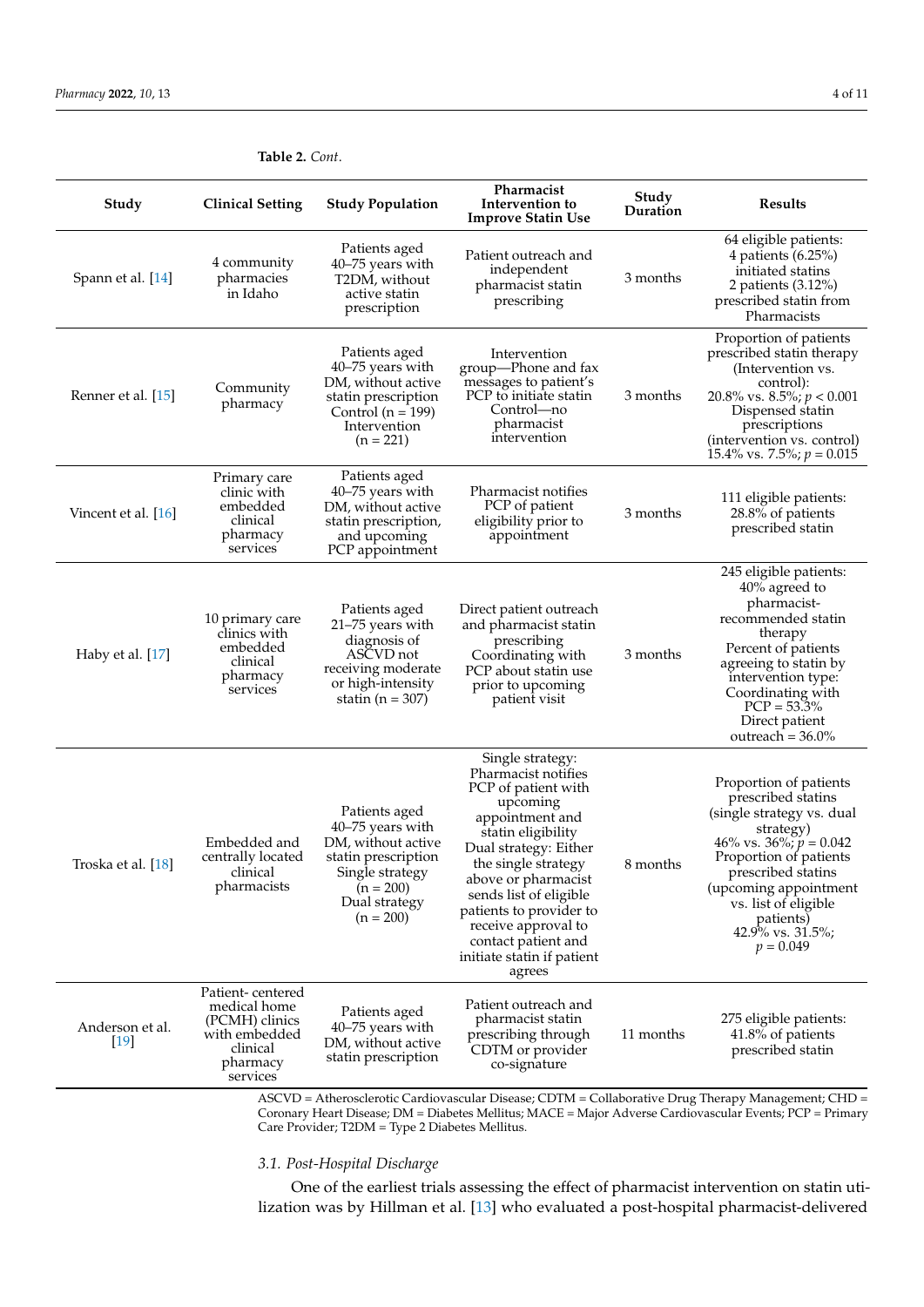intervention which prompted physicians to optimize statins therapies in patients discharged from a university-affiliated teaching hospital. Patients admitted to the coronary care unit and diagnosed with coronary heart disease were assigned to control  $(n = 303)$ or intervention  $(n = 309)$  groups based on admission date. Patients in the control group received no pharmacist intervention after hospital discharge. In the intervention group, pharmacists contacted patients' provider via mailed letters and phone calls with specific recommendations for statin initiation or optimization based on patients' lipid values at 2, 8-, 12-, 24-, and 52-weeks post hospital discharge.

Baseline characteristics of the study groups were similar. At hospital discharge, slightly more patients in the control group were treated with a statin compared to the intervention group (39% vs. 35%). Both groups had similar rates of prior myocardial infarction (16%). After 104 weeks, 43% of patients were on statin therapy in the control group versus 72% of patients in the intervention group. A greater proportion of the intervention group had low-density lipoprotein cholesterol (LDL-C) values at goal by week 104 compared to the control group (55% vs. 18%;  $p < 0.05$ ). Additionally, patients in the intervention group had significantly lower clinical events (recurrent myocardial infarction, hospitalization for myocardial ischemia, coronary revascularization, percutaneous coronary intervention, and cardiovascular mortality) when compared with the control group. In patients hospitalized for coronary heart disease, a pharmacist-led intervention after hospital discharge significantly improved statin-use rates and was associated with reduced cardiovascular events over a 2-year period.

#### *3.2. Community Pharmacy Setting*

A pilot study conducted within 4 community outpatient pharmacies in Idaho evaluated the effectiveness and patient perspectives of a pharmacist statin prescribing service [\[14\]](#page-11-12). The service was aimed to improve statin use among patients aged 40–75 years with a diagnosis of type 2 DM, but without an active statin prescription. Patients meeting criteria were identified using the electronic quality improvement platform for plans and pharmacies (EQuIPP) database. Eligible patients were contacted by pharmacists via phone call (up to 3 attempts) or by placing a note for pharmacist consultation in the patient's filled prescriptions. Patients who agreed to the statin service were scheduled for an in-person appointment at the pharmacy to complete a baseline liver function test before prescribing a statin. Following a normal liver function result, pharmacists prescribed and dispensed statin therapy and notified the patient's primary care provider (PCP). A "nominal" fee was required of patients who met with the pharmacist and were prescribed statin to cover the cost of the liver function test and the pharmacist's time.

A total of 64 eligible patients were identified from the EQuIPP database, of which 33% had a statin contraindication, 27% could not be contacted, and 19% of patients refused. Reasons for patient refusal were assessed and included the out-of-pocket cost, preference for prescriptions to come from their primary care provider, and not understanding the purpose of a statin. Only 6 patients (9.4%) agreed to the pharmacist service and a total of 4 patients (6.2%) were prescribed a statin; 2 patients (50%) received a statin prescription from pharmacists, while the other 2 patients requested a statin prescription from their PCP due to delayed liver function results. Although the effectiveness of this pharmacistled statin prescribing service was low, it may serve as a template for other community pharmacies looking to increase statin use in the eligible DM population. The fee for the liver function testing and pharmacist service may be a barrier for engaging patients and thus alternative payment options for clinical pharmacist services are warranted.

Renner et al. [\[15\]](#page-11-13) assessed the effectiveness of a pharmacist-led intervention in a community pharmacy setting to initiate statins in patients with DM aged 40–75 years, without an active statin prescription. Patients were randomized to receive the pharmacist intervention or no intervention (control). In the intervention group pharmacists contacted patients' PCP via phone and up to two follow-up fax messages requesting a statin prescription. Reasons for provider refusal were also documented.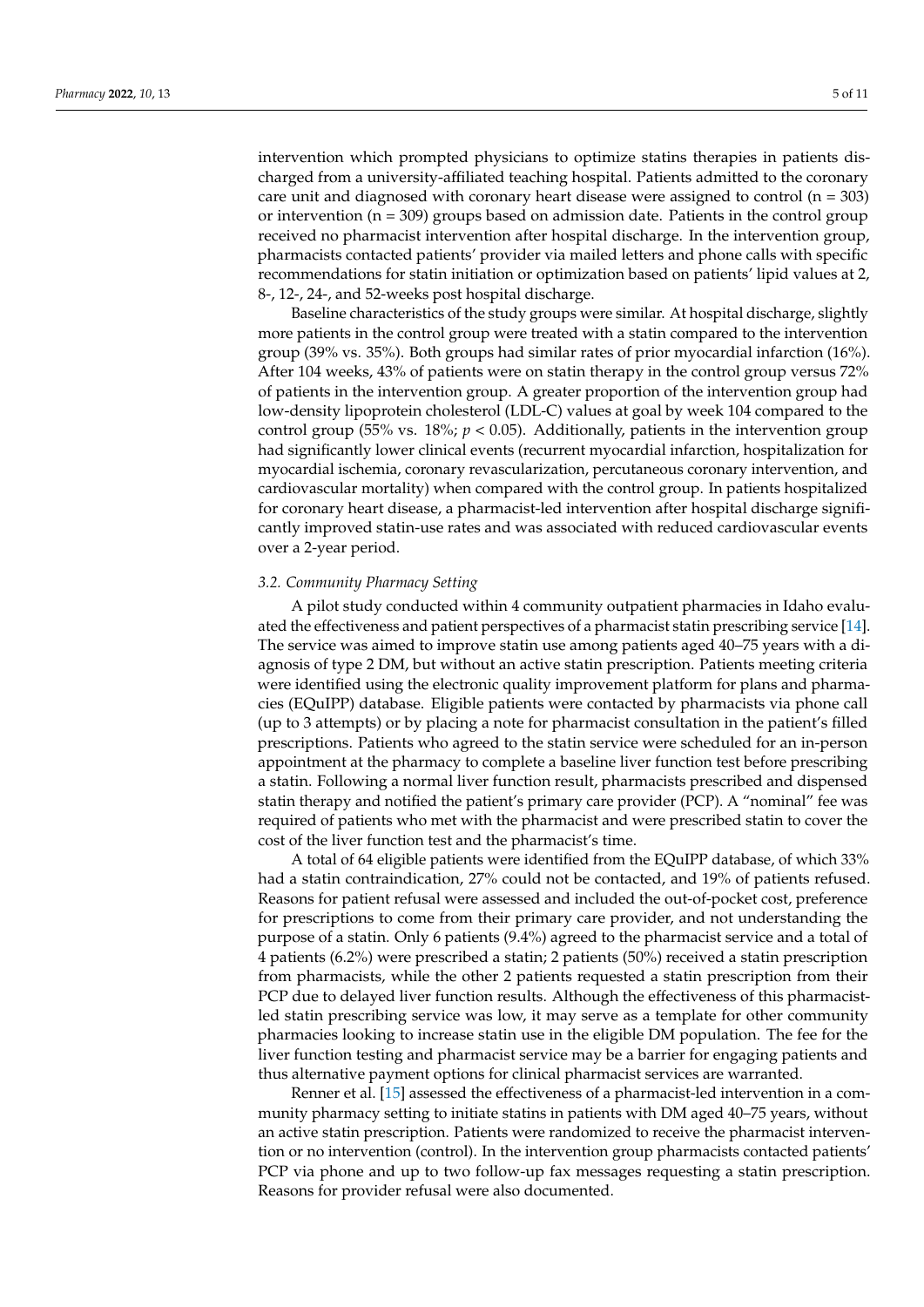The control group had more males (51.7% vs. 47%) when compared to the intervention group. Both groups had a mean age of 66 years. After 3 months, a greater proportion of patients in the intervention group were initiated on statins versus patients in the control group (20.8% vs.  $8.5\%$ ;  $p < 0.001$ ). Approximately 70% of statin prescriptions were received after the initial phone or first fax message. The number of statins dispensed was significantly higher with the pharmacist intervention compared to control (15.4% versus 7.5%; *p* = 0.015). The top reasons for provider refusal of statin initiation were prior statin intolerance (23.3%), and PCP preferred to see the patient before initiating a statin (20.8%). This study shows that a somewhat straightforward pharmacist intervention of messaging providers led to greater statin initiation and dispensed prescription rates among patients with DM. Pharmacist access to such data is essential in determining medication gaps in therapy in order to intervene.

#### *3.3. Outpatient Primary Care Clinics*

In an outpatient primary care clinic, Vincent et al. [\[16\]](#page-11-14) assessed the impact of a pharmacist statin-initiation program in patients with DM. The study assessed the percentage of patients prescribed statin therapy before and 3 months after the statin program was initiated. The pharmacist statin-initiation program utilized an electronic medical record (EMR) report to identify patients aged 40 to 75 years of age with DM, and an upcoming PCP appointment within the next 3 months. This report also identified which patients had an active statin prescription listed in the EMR medication list. The pharmacist intervention to improve statin utilization included recommending statins to providers through face-to-face communication, or EMR messaging. If the physician accepted the pharmacist's recommendation, statin initiation could be facilitated by the PCP or pharmacist.

At baseline, a total of 454 patients with DM were identified with the EMR report; most patients (75.6%) had an active prescription for statin therapy. Baseline characteristics of the total study population included a mean age of 58 years, nearly 60% female, 76.4% African American, and 32% had ASCVD. After 3 months, the percentage of patients with an active statin prescription increased to 82.6% (*p* < 0.0001 compared to baseline). Among the 111 patients (24.4%) without an active statin prescription at baseline, pharmacists made a total of 61 recommendations, 90.2% were accepted by physicians, but only 32 recommendations (52.5%) to initiate statin therapy were implemented, thus only 28.8% of patients not receiving statin therapy at baseline-initiated treatment during the 3-month study period. Notably, 23 out of 61 pharmacist recommendations (37.7%) were deferred by the PCP until a future appointment. In total, recommending interventions to be carried out by primary care physicians during outpatient appointments may not be an ideal way to increase statin initiation among recommended populations.

Haby et al. [\[17\]](#page-12-0) investigated a population health intervention delivered by clinical pharmacists across 10 primary care clinics in Washington to increase appropriate statin use among patients aged 21–75 years with a diagnosis of ASCVD. A report of patients with ASCVD was generated from the EMR. Identified patients were then screened for eligibility by pharmacy students and residents, followed by pharmacist review to ultimately determine statin eligibility. Patients with documented statin intolerance or an erroneous ASCVD diagnosis were excluded, and their EMR was updated accordingly by pharmacists. Remaining eligible patients were stratified to two pharmacist intervention types based on the date of future PCP appointment. For patients with an appointment within the next 2 months, pharmacists coordinated with their PCP to discuss statin initiation at that visit. Patients without an appointment in the next 2 months were directly contacted by pharmacists to verify past medical history and discuss statin treatment. Pharmacists could then directly prescribe appropriate statin therapy through a health system protocol.

A total of 510 patients were screened for statin appropriateness; however, pharmacist intervention was attempted for 307 patients (60.2%). After revising the EMR of 62 patients, 245 patients remained eligible for pharmacist intervention. Most patients (76%) were contacted through direct patient outreach. Overall, 98 patients accepted pharmacists'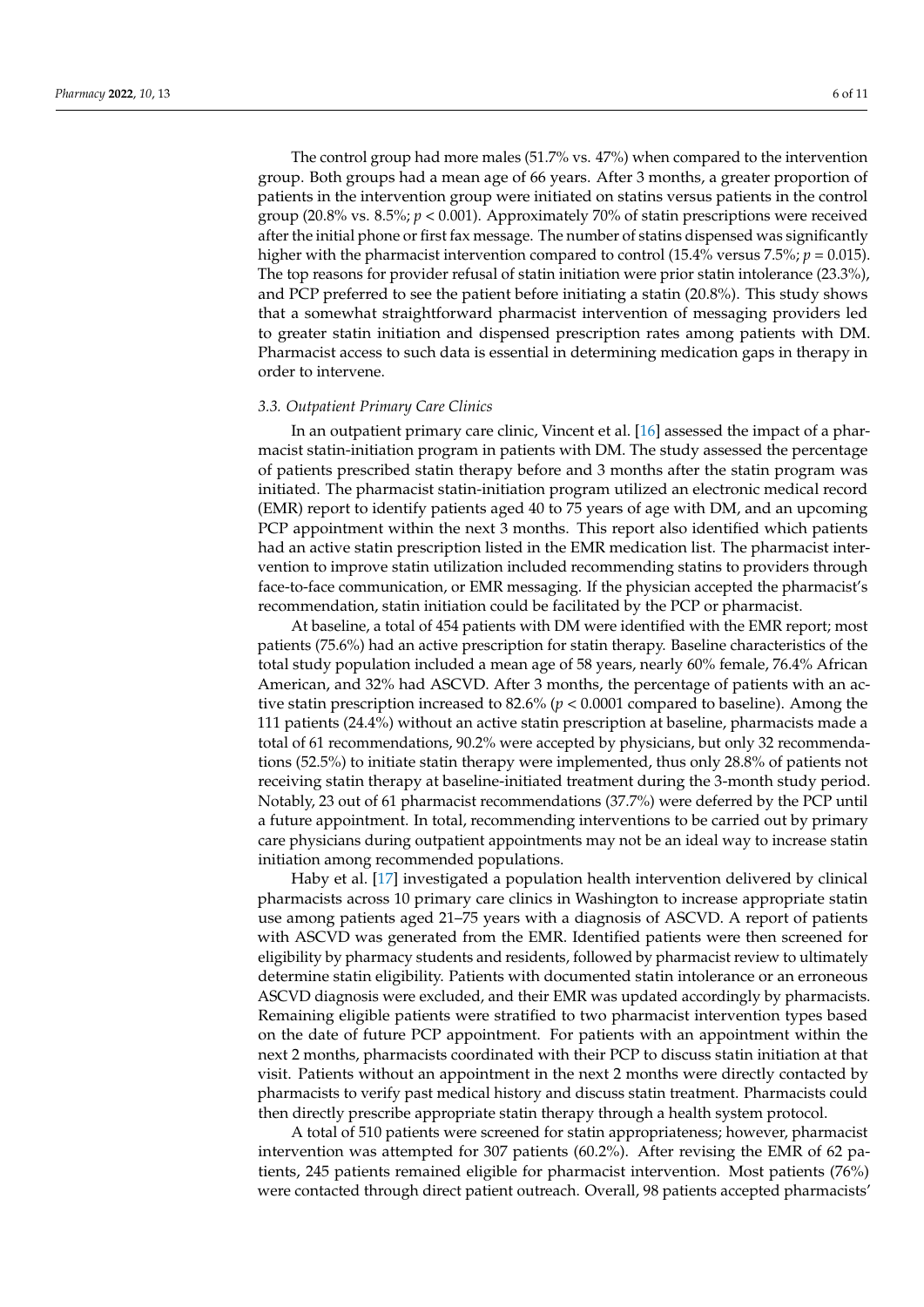recommendations for statin initiation (40%). Evaluating statin initiation rates by intervention found the highest success with PCP clinic coordination (53.3%), compared to direct outreach (36%). Among patients who did not initiate statin therapy, 32% could not be reached and 27% declined. From this population health study, it appears that direct patient outreach and independent pharmacist statin prescribing are effective ways to increase appropriate statin use in high-risk patients, although less successful than coordinated efforts with patients' PCP.

Two pharmacist-led interventions (upcoming appointment and dual-strategy) to initiate statins in patients with type 2 DM age 40 to 75 years was assessed by Troska et al. [\[18\]](#page-12-1). The upcoming appointment intervention utilized pharmacists embedded within the clinic to identify eligible patients with an upcoming PCP visit within the next 7 days. The electronic health record specifically identified patients aged 40–75, diagnosed with type 2 DM, currently not receiving statin therapy and with no diagnosis of ASCVD. Pharmacists documented their recommendation for statin therapy in an EMR and forwarded the recommendation to the patient's PCP, in addition to adding a note about statin eligibility to the PCP's schedule. The dual-strategy intervention method utilized centrally located pharmacists to recommend statin therapy using the upcoming appointment approach, or via a second intervention (prospective panel approach) consisting of sending a list of eligible patients without upcoming appointments to PCPs. Providers reviewed this list and indicated which patients could be contacted and imitated on statin therapy by the pharmacist.

A random sample of 400 patients ( $n = 200$  from each intervention strategy) were chosen for analysis of the primary endpoint. Patients in the dual-strategy cohort were older (61.2 vs. 58.1 years) and had a higher 10-year ASCVD risk (19.4% vs. 15.6%) compared to the upcoming appointment cohort. Most patients (55.5%) in the dual-strategy cohort were recommended statin therapy by the upcoming appointment approach. Over an 8-month study period, statin initiation was higher using the upcoming appointment method compared to the dual strategy method (46% vs. 36%; *p* = 0.042). Compared to the prospective panel approach, the upcoming appointment approach resulted in significantly greater statin prescribing rates  $(31.5\% \text{ vs. } 42.9\%; p = 0.049)$ . Among this cohort of 400 patients, statin therapy was not initiated in 59.5%, most commonly because statin therapy was not discussed at the PCP visit, or the patient declined. This study is the first to assess the effectiveness of two different pharmacist statin initiation interventions, which supports previous findings that informing physicians about statin eligibility prior to an upcoming patient appointment resulted in a higher percentage of statin initiation.

A prospective trial by Anderson et al. [\[19\]](#page-12-2) assessed the effectiveness of clinical pharmacists embedded within several patient centered medical home (PCMH) clinics to improve the statin use in persons with DM (SUPD) measure among a managed care population. A list of patients was received aged 40–75 with at least two medication fills for DM with no statin prescription. Clinical pharmacists reviewed patient eligibility and contacted patients who met the SUPD criteria. Clinical pharmacists were able to independently prescribe statin therapy to patients previously referred for pharmacist management using an existing collaborative drug therapy management (CDTM) protocol. For patients not already referred for pharmacist disease management, statin therapy could be prescribed by pharmacists but required a provider co-signature.

At the baseline, 1022 patients were identified as eligible for the SUPD criteria, but a majority (79.5%) were excluded due to already receiving statins. A remaining 339 patients were identified during the 11-month study period; mean age was 63 years; mean glycosylated hemoglobin A1c was 8.0%; and mean ASCVD risk score was 21.7%. After chart review and contacting 326 patients, only 275 (84.4%) were considered eligible to add statin therapy. Among these patients, 41.8% were prescribed statin therapy. High-intensity statin was prescribed in 60.9% of patients. Among patients who were not prescribed statin therapy, the top reasons were patient refusal (23.3%), patients reportedly out of the country (17.1%), and unable to reach patients after several phone calls (14.9%). Only six providers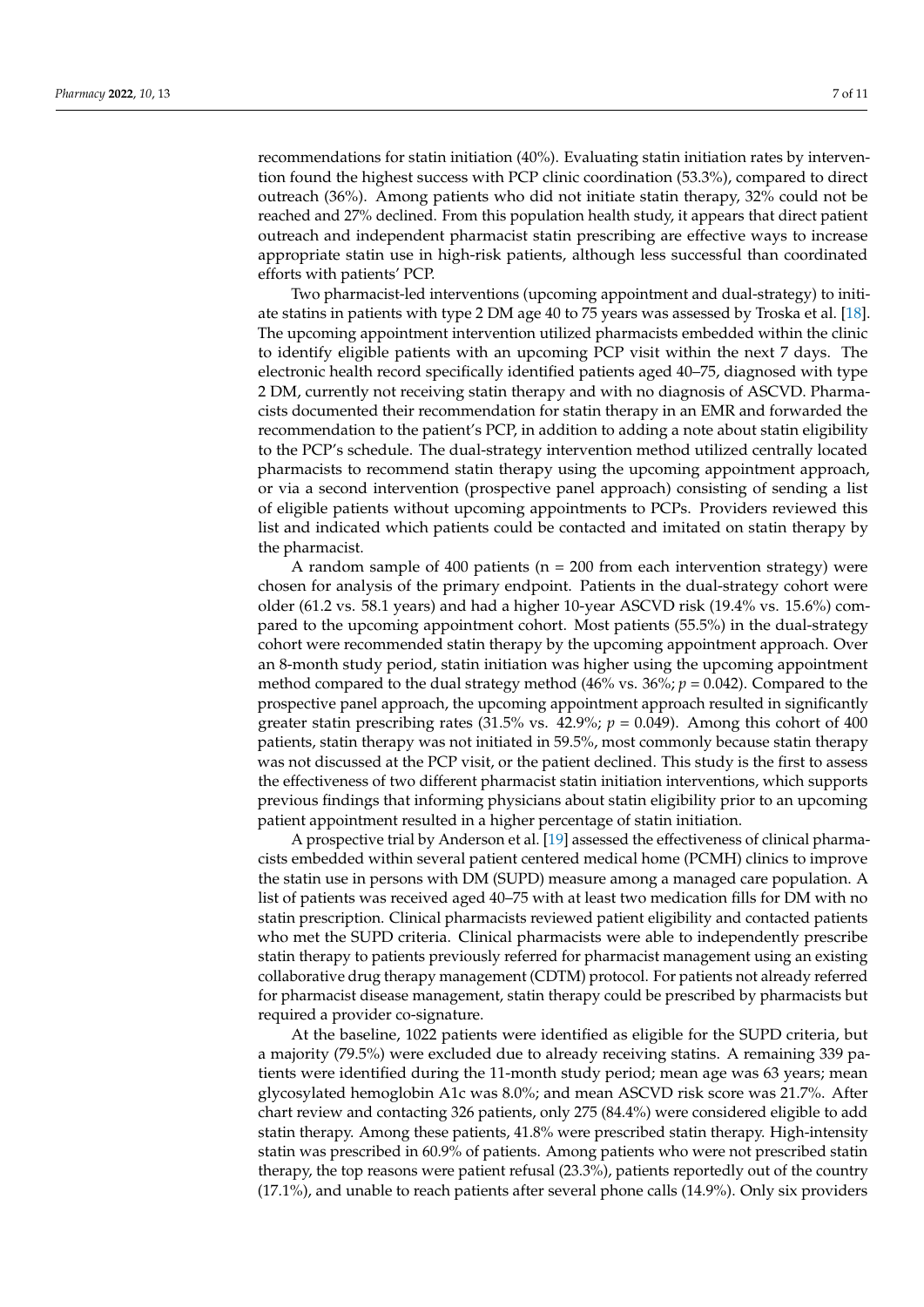refused to prescribe a statin, usually due to wanting to see the patient in person to discuss. A CDTM protocol successfully allowed pharmacists to initiate statin therapy and improve the SUPD measure within a PCMH; however, a large proportion of patients identified as not meeting the measure were in fact prescribed statin therapy. Significant time and effort are needed to refine lists generated by health plans to identify patients not receiving recommended treatment.

#### **4. Discussion**

From our review, several types of pharmacist-led interventions significantly increase statin prescriptions across a variety of clinical settings. The most common types of interventions studied include physician prompting by the pharmacist via messaging or direct-patient contact with pharmacist prescribing. Simply notifying providers that a patient with an upcoming appointment is eligible for statin therapy was somewhat successful in initiating statin therapy, as described by Vincent et al. [\[16\]](#page-11-14). Two trials evaluated two different types of pharmacy interventions, direct-patient outreach versus coordinating with providers about statin eligibility prior to an upcoming patient appointment [\[17](#page-12-0)[,18\]](#page-12-1) each reporting a statistically greater proportion of patients prescribed statin therapy with the provider coordination intervention vs. the direct-patient outreach intervention. However, Anderson et al. [\[19\]](#page-12-2) reported somewhat similar success with a direct-patient outreach intervention which allowed pharmacists to prescribe statins in consenting patients via a CDTM protocol. In each of these studies, pharmacists were to some degree already implemented in these clinical sites, suggesting a positive provider-pharmacist relationship may have already been formed. Comparatively, two trials from community pharmacy settings [\[14](#page-11-12)[,15\]](#page-11-13) reported a positive impact on improving statin prescriptions in eligible patients, but had lower success rates than other trials, even with independent statin prescribing privileges [\[14\]](#page-11-12). This finding could be a result of no established pharmacist-provider relationship. In a trial by Renner et al., a greater proportion of patients were prescribed statin therapy as a result of pharmacist intervention versus no-intervention, yet only approximately 1 out of 5 eligible patients was prescribed a statin by their provider [\[15\]](#page-11-13). In a trial by Spann et al., pharmacists could independently prescribe statin therapy to consenting patients, yet only 2 patients received a statin prescription from a pharmacist [\[14\]](#page-11-12). By far the most successful intervention was seen in the study by Hileman et al., which showed that pharmacist messaging to providers resulted in significant improvements in patients prescribed statin therapy, achieving LDL-C goals, and seemed to reduce several cardiovascular outcomes over a 2-year follow-up period [\[13\]](#page-11-11). Potential reasons for such high success reported in this trial may be due to the academic hospital setting, where a more collaborative and patient-centered culture exists, the longer study period of 2 years, or that the study population was at high risk given that they were admitted to the coronary care unit. Subsequent cost-analysis of this trial evaluated total cost of care for the intervention and control groups [\[20\]](#page-12-3). The total cost of care included pharmacist's salary, materials for messaging providers, costs associated with clinic and laboratory tests, as well as the costs of subsequent cardiovascular events. Across the 2-year study period, total costs per patient were lower in the intervention group compared to the control group (USD \$3474 vs. USD \$5747), resulting in an estimated savings of \$1394 per patient. This cost savings was driven by reduced costs associated with subsequent cardiovascular events.

The first step in implementing any program aimed to increase statin prescriptions is obtaining reliable data on eligible patients. Several studies demonstrated that among the reportedly eligible patients, a significant number were excluded due to already receiving statin therapy or because of an exclusion (i.e., statin intolerance). In the study by Haby et al., among the 510 patients initially identified as not meeting the SUPD metric, 16.5% of patients screened were excluded as they were deemed not appropriate due to inclusion or exclusion metric reporting error, recent discontinuation of statin by patient or provider, or the patient had not seen their provider in over 1-year [\[17\]](#page-12-0). In the trial by Anderson et al., 79% of patients initially identified as not meeting the SUPD measure were excluded because they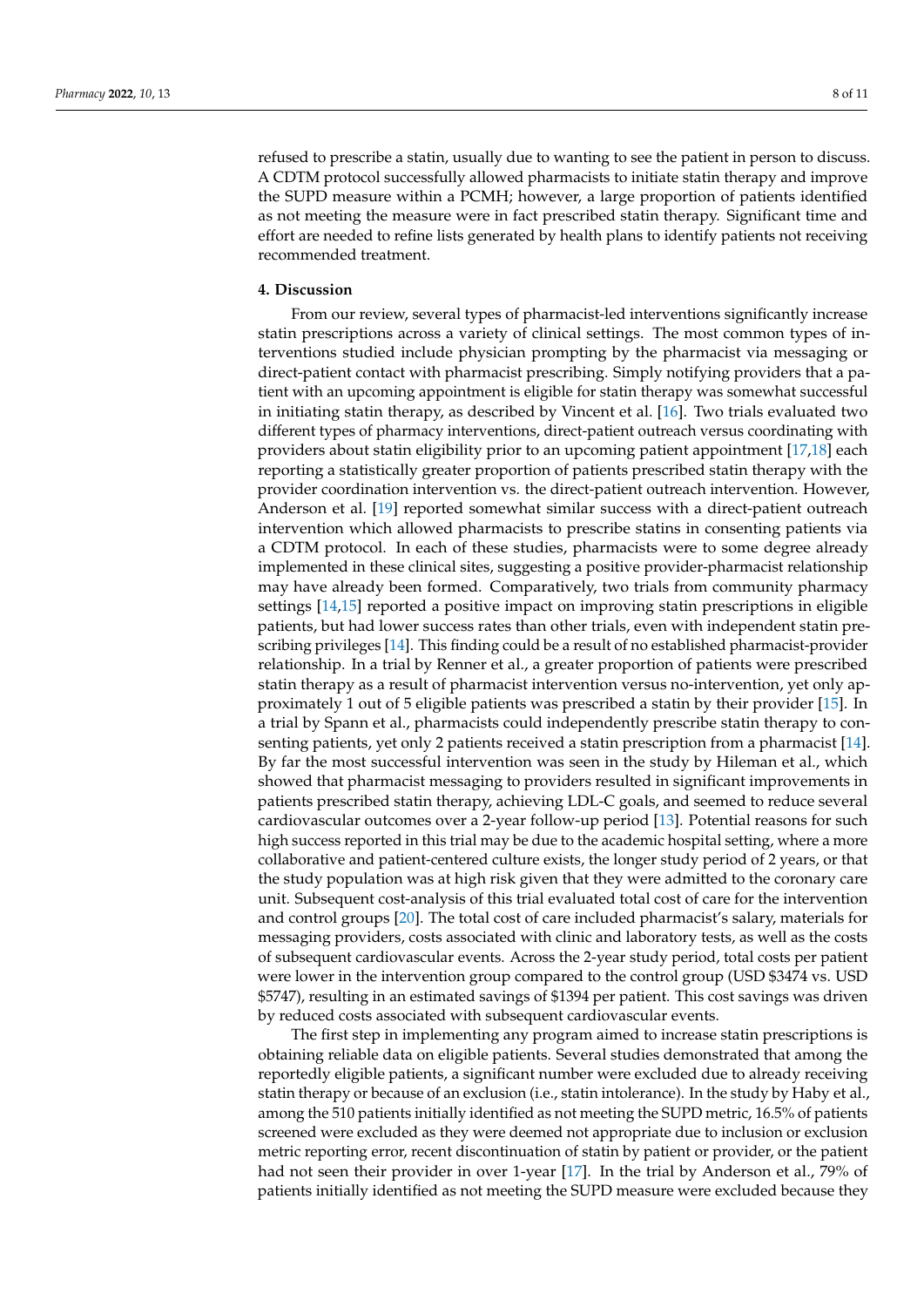were already prescribed a statin [\[19\]](#page-12-2). Utilizing other non-clinical staff such as pharmacy technicians or pharmacy students may be an effective way to review patient charts for eligibility to maximize clinical pharmacists' time delivering patient care.

In trials where pharmacists directly outreached to patients about statin eligibility, a large proportion of patients declined [\[14,](#page-11-12)[18,](#page-12-1)[19\]](#page-12-2). Reported reasons for patients declining included that they were not aware of the benefits or felt they did not need the statin [\[14\]](#page-11-12). This finding suggests that pharmacists who outreach to patients will need to be able to adequately describe the benefits and risks of statin therapy. A 2019 systematic review of interventions to increase statin prescribing in primary prevention populations found that interventions aimed at educating patients were more successful at increasing statinprescription rates compared to physician education and decision-support interventions [\[21\]](#page-12-4). Several organizations provide patient-friendly material on statin treatment which may be useful in describing the real vs. perceived benefits and adverse effects [\[22–](#page-12-5)[24\]](#page-12-6).

Lastly, once statins have been prescribed there exists additional roles for pharmacists to ensure patients continue to take them. In addition to the SUPD and SPC measure, several agencies also evaluate the portion of days covered (PDC) statin measure as well. Pharmacists have demonstrated significant abilities to improve adherence to statin therapy through a variety of methods [\[25\]](#page-12-7). A randomized cluster trial evaluated the effect of a multicomponent, individualized behavioral intervention delivered remotely by pharmacists on medication adherence versus no intervention in patients prescribed chronic medication for hypertension, DM, or dyslipidemia within a large medical group [\[26\]](#page-12-8). Over a 12-month period, medication adherence was 4.7% higher in the intervention group compared to control, despite no significant improvement in disease control in 1 or more conditions but was associated with a 38% reduction in emergency department visits. As such, pharmacist interventions to increase statin prescribing should be tied to individualized interventions to maintain statin adherence for optimal patient outcomes.

Limitations of our review include potential selection bias as authors were responsible for selecting included articles for this narrative review, potentially excluding other relevant work. Additionally, compared to systematic reviews narrative reviews typically do not assess the quality of included studies [\[27\]](#page-12-9). While it may be possible that other relevant articles were overlooked, we believe our literature search and selection process are sufficient to provide a broad overview on the topic pharmacist interventions to improve statin use, as is the intent of narrative reviews [\[27\]](#page-12-9). Secondly, all but one article assessed a primary prevention population with diabetes aged 40–75 years, thus generalizability to other statin benefit groups may not be applicable. Despite current cholesterol guidelines recommending statin therapy for patients aged 40–75 years with DM [\[28\]](#page-12-10), some patients are not prescribed statin therapy for primary prevention as they or their prescriber believe their cholesterol values to be controlled [\[15](#page-11-13)[,17](#page-12-0)[,19\]](#page-12-2). Given that elevated cholesterol is associated with increased ASCVD risk, it is not the only factor to consider when determining whether a patient with DM should receive statin therapy for primary prevention. A recent meta-analysis assessed the risk of ASCVD events among patients with DM, but without cardiovascular disease, and LDL-C values of 100 to 159 mg/dL [\[29\]](#page-12-11). From the eleven trials included, statin therapy was associated with a lower risk of composite cardiovascular events (RR = 0.71; 95% CI, 0.62–0.82) as well as coronary revascularizations and cardiovascular hospitalizations [\[29\]](#page-12-11). This adds to growing data suggesting statins are effective in reducing ASCVD events in primary prevention patients with mildly elevated LDL-C.

#### **5. Conclusions**

Multiple pharmacist-led interventions have led to increased statin use and are likely to improve statin-related outcome metrics; however, a substantial number of patients do not receive guideline recommended statin therapy. The most effective interventions to increase statin use appear to include pharmacist prompting of providers in settings where an established relationship exists between provider and pharmacist.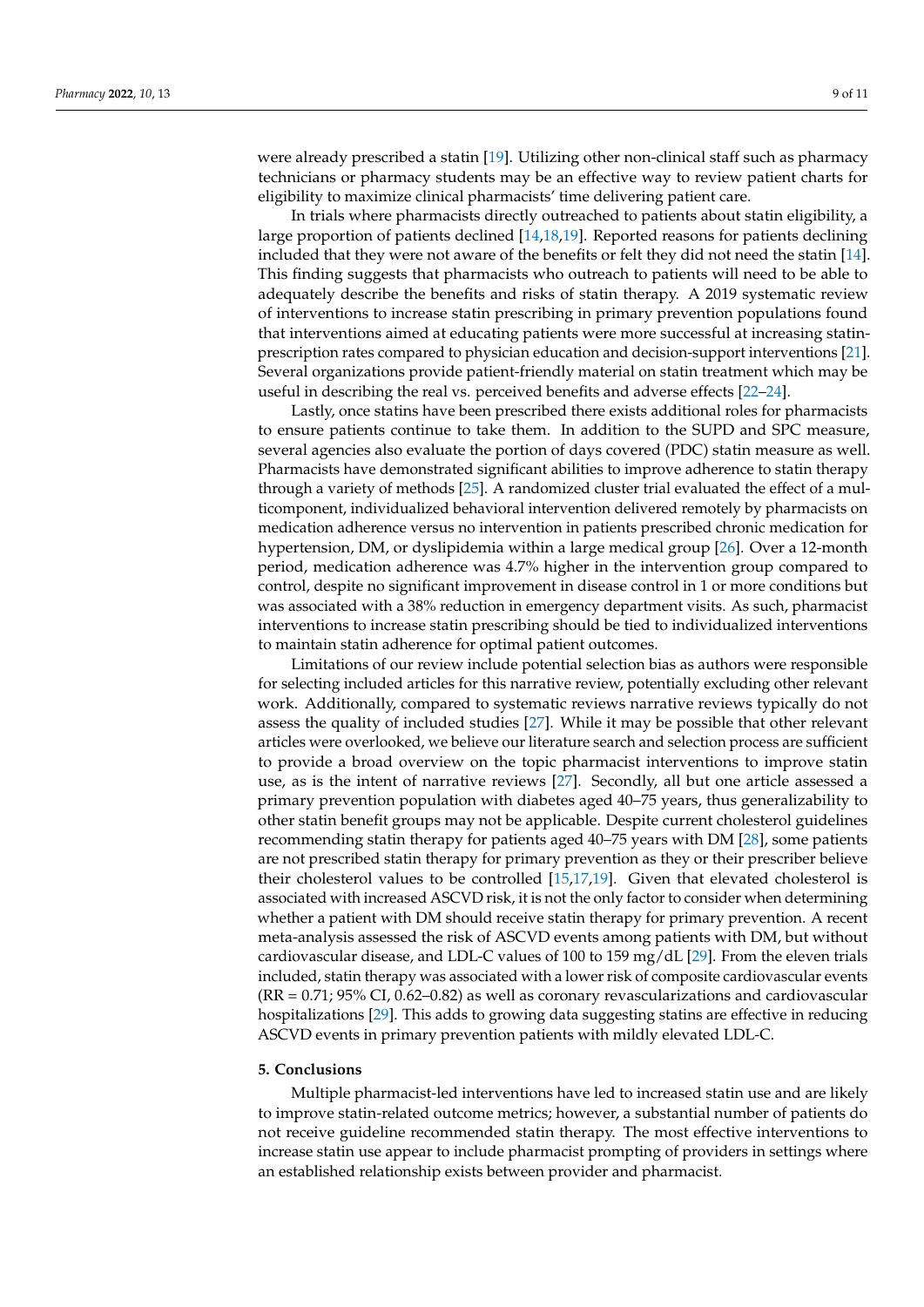Barriers to increasing statin use in high-risk patient populations include erroneous patient eligibility data and patient's declining statin therapy. Further studies assessing interventions to resolve patient and provider barriers to increasing statin use in high-risk groups is needed to reduce the number of patients without statin treatment and lower the global burden of CVD. Health systems looking to improve metrics related to statin use should select an intervention that best aligns with their patient population, clinical pharmacy workforce, and health system structure. Assessing avoided ASCVD events in patients treated with statin therapy would be an important outcome of future studies.

**Author Contributions:** Conceptualization, M.S.K.; methodology, M.E., R.J. and M.S.K.; validation, M.E., R.J. and M.S.K.; formal analysis, M.E., R.J. and M.S.K.; investigation, M.E. and R.J.; resources, M.E., R.J. and M.S.K.; data curation, M.E., R.J. and M.S.K.; writing—original draft preparation, M.E., R.J. and M.S.K.; writing—review and editing, M.E., R.J. and M.S.K.; supervision, M.S.K.; project administration, M.S.K. All authors have read and agreed to the published version of the manuscript.

**Funding:** This research received no external funding.

**Conflicts of Interest:** All authors declare no conflict of interest.

#### **References**

- <span id="page-11-0"></span>1. Virani, S.S.; Alonso, A.; Aparicio, H.J.; Benjamin, E.J.; Bittencourt, M.S.; Callaway, C.W.; Carson, A.P.; Chamberlain, A.M.; Cheng, S.; Delling, F.N.; et al. Heart Disease and Stroke Statistics—2021 Update: A Report From the American Heart Association. *Circulation* **2021**, *143*, e254–e743. [\[CrossRef\]](http://doi.org/10.1161/cir.0000000000000950) [\[PubMed\]](http://www.ncbi.nlm.nih.gov/pubmed/33501848)
- <span id="page-11-1"></span>2. Ahmad, F.B.; Anderson, R.N. The Leading Causes of Death in the US for 2020. *JAMA* **2021**, *325*, 1829. [\[CrossRef\]](http://doi.org/10.1001/jama.2021.5469) [\[PubMed\]](http://www.ncbi.nlm.nih.gov/pubmed/33787821)
- <span id="page-11-2"></span>3. Stone, N.; Robinson, J.G.; Lichtenstein, A.H.; Merz, C.N.B.; Blum, C.B.; Eckel, R.H.; Goldberg, A.C.; Gordon, D.; Levy, D.; Lloyd-Jones, D.; et al. 2013 ACC/AHA Guideline on the Treatment of Blood Cholesterol to Reduce Atherosclerotic Cardiovascular Risk in Adults. *Circulation* **2013**, *129*, S1–S45. [\[CrossRef\]](http://doi.org/10.1161/01.cir.0000437738.63853.7a) [\[PubMed\]](http://www.ncbi.nlm.nih.gov/pubmed/24222016)
- <span id="page-11-3"></span>4. Arnett, D.K.; Blumenthal, R.S.; Albert, M.A.; Buroker, A.B.; Goldberger, Z.D.; Hahn, E.J.; Himmelfarb, C.D.; Khera, A.; Lloyd-Jones, D.; McEvoy, J.W.; et al. 2019 ACC/AHA Guideline on the primary prevention of cardiovascular disease: A report of the american college of cardiology/American heart association task force on clinical practice guidelines. *Circulation* **2019**, *140*, e596–e646. [\[CrossRef\]](http://doi.org/10.1161/CIR.0000000000000678) [\[PubMed\]](http://www.ncbi.nlm.nih.gov/pubmed/30879355)
- <span id="page-11-4"></span>5. Tong, S.T.; Sabo, R.T.; Hochheimer, C.J.; Brooks, E.M.; Jiang, V.; Huffstetler, A.N.; Kashiri, P.L.; Krist, A.H. Uptake of Statin Guidelines to Prevent and Treat Cardiovascular Disease. *J. Am. Board Fam. Med.* **2021**, *34*, 113–122. [\[CrossRef\]](http://doi.org/10.3122/jabfm.2021.01.200292)
- <span id="page-11-5"></span>6. The Centers for Medicare and Medicaid Services (CMS). Fact Sheet-2022 Part C and D Star Ratings. Available online: [http:](http://go.cms.gov/partcanddstarratings) [//go.cms.gov/partcanddstarratings](http://go.cms.gov/partcanddstarratings) (accessed on 13 November 2021).
- <span id="page-11-10"></span>7. PQA Measures Overview. Available online: <https://www.pqaalliance.org/measures-overview> (accessed on 11 December 2021).
- <span id="page-11-6"></span>8. Statin Therapy for Patients With Cardiovascular Disease and Diabetes—NCQA. Available online: [https://www.ncqa.org/hedis/](https://www.ncqa.org/hedis/measures/statin-therapy-for-patients-with-cardiovascular-disease-and-diabetes/) [measures/statin-therapy-for-patients-with-cardiovascular-disease-and-diabetes/](https://www.ncqa.org/hedis/measures/statin-therapy-for-patients-with-cardiovascular-disease-and-diabetes/) (accessed on 11 December 2021).
- <span id="page-11-7"></span>9. What Is Pay for Performance in Healthcare? Available online: <https://catalyst.nejm.org/doi/full/10.1056/CAT.18.0245> (accessed on 13 November 2021).
- <span id="page-11-8"></span>10. Hartkopf, K.J.; Heimerl, K.M.; McGowan, K.M.; Arndt, B.G. Expansion and Evaluation of Pharmacist Services in Primary Care. *Pharmacy* **2020**, *8*, 124. [\[CrossRef\]](http://doi.org/10.3390/pharmacy8030124)
- 11. AlShehri, A.A.; Jalal, Z.; Cheema, E.; Haque, M.S.; Jenkins, D.; Yahyouche, A. Impact of the pharmacist-led intervention on the control of medical cardiovascular risk factors for the primary prevention of cardiovascular disease in general practice: A systematic review and meta-analysis of randomised controlled trials. *Br. J. Clin. Pharmacol.* **2019**, *86*, 29–38. [\[CrossRef\]](http://doi.org/10.1111/bcp.14164)
- <span id="page-11-9"></span>12. Dixon, D.L.; Khaddage, S.; Bhagat, S.; Koenig, R.A.; Salgado, T.M.; Baker, W.L. Effect of pharmacist interventions on reducing low-density lipoprotein cholesterol (LDL-C) levels: A systematic review and meta-analysis. *J. Clin. Lipidol.* **2020**, *14*, 282–292.e4. [\[CrossRef\]](http://doi.org/10.1016/j.jacl.2020.04.004)
- <span id="page-11-11"></span>13. Hilleman, D.E.; Monaghan, M.S.; Ashby, C.L.; Mashni, J.E.; Woolley, K.; Amato, C.M. Physician-prompting statin therapy intervention improves outcomes in patients with coronary heart disease. *Pharmacother. J. Hum. Pharmacol. Drug Ther.* **2001**, *21*, 1415–1421. [\[CrossRef\]](http://doi.org/10.1592/phco.21.17.1415.34422)
- <span id="page-11-12"></span>14. Spann, N.; Hamper, J.; Griffith, R.; Cleveland, K.; Flynn, T.; Jindrich, K. Independent pharmacist prescribing of statins for patients with type 2 diabetes: An analysis of enhanced pharmacist prescriptive authority in Idaho. *J. Am. Pharm. Assoc.* **2020**, *60*, S108–S114.e1. [\[CrossRef\]](http://doi.org/10.1016/j.japh.2019.12.015)
- <span id="page-11-13"></span>15. Renner, H.M.; Hollar, A.; Stolpe, S.F.; Marciniak, M.W. Pharmacist-to-prescriber intervention to close therapeutic gaps for statin use in patients with diabetes: A randomized controlled trial. *J. Am. Pharm. Assoc.* **2017**, *57*, S236–S242.e1. [\[CrossRef\]](http://doi.org/10.1016/j.japh.2017.04.009) [\[PubMed\]](http://www.ncbi.nlm.nih.gov/pubmed/28506378)
- <span id="page-11-14"></span>16. Vincent, R.; Kim, J.; Ahmed, T.; Patel, V. Pharmacist Statin Prescribing Initiative in Diabetic Patients at an Internal Medicine Resident Clinic. *J. Pharm. Pract.* **2019**, *33*, 598–604. [\[CrossRef\]](http://doi.org/10.1177/0897190018824820)